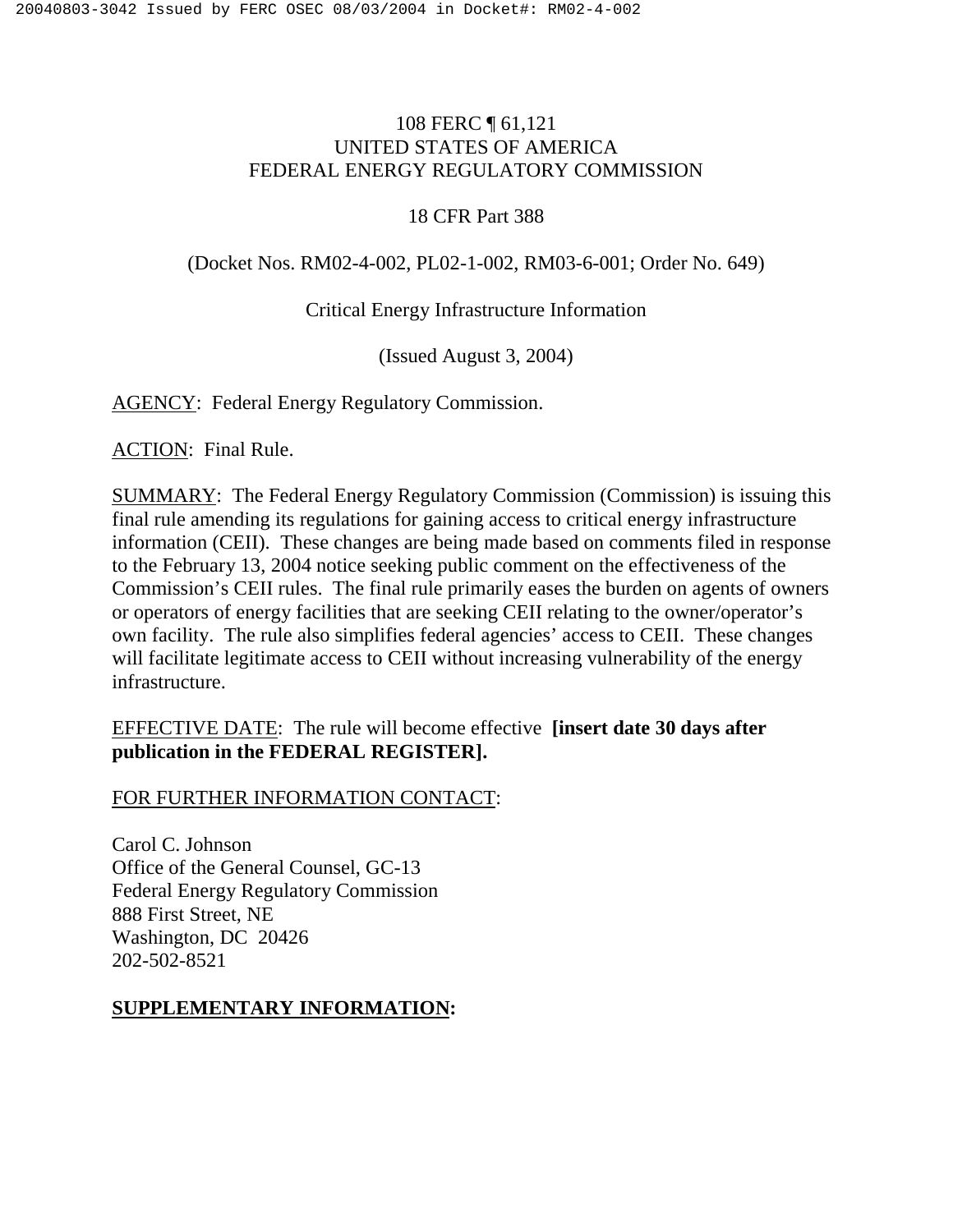## UNITED STATES OF AMERICA FEDERAL ENERGY REGULATORY COMMISSION

Before Commissioners: Pat Wood, III, Chairman; Nora Mead Brownell, Joseph T. Kelliher, and Suedeen G. Kelly.

| $PL02-1-002$           |
|------------------------|
| RM03-6-001             |
| Docket Nos. RM02-4-002 |

#### ORDER NO. 649

#### FINAL RULE

(Issued August 3, 2004)

1. On February 13, 2004, the Commission issued a "Notice Soliciting Public Comment" (the Notice) on its procedures for dealing with critical energy infrastructure. 69 FR 8636 (Feb. 25, 2004). The Commission's CEII procedures were established by Order Nos. 630 and 630-A. See Critical Energy Infrastructure Information, Order No. 630, 68 FR 9857 (Mar. 3, 2003), FERC Stats. & Regs. ¶ 31,140 (2003); order on reh'g, Order No. 630-A, 68 FR 46456 (Aug. 6, 2003), FERC Stats. & Regs. ¶ 31,147 (2003). In Order Nos. 630-A and 643,<sup>1</sup> the Commission committed to solicit public comment after

<sup>&</sup>lt;sup>1</sup> Amendments to Conform Regulations With Order No. 630 (Critical Energy Infrastructure Information Final Rule), Order No. 643, 68 FR 52089 (Sept. 2, 2003), FERC Stats. & Regs. ¶ 31,149 (2003). Order No. 643 amended several Commission regulations to eliminate requirements that filers provide outsiders with information that qualifies as CEII under 18 CFR 388.113.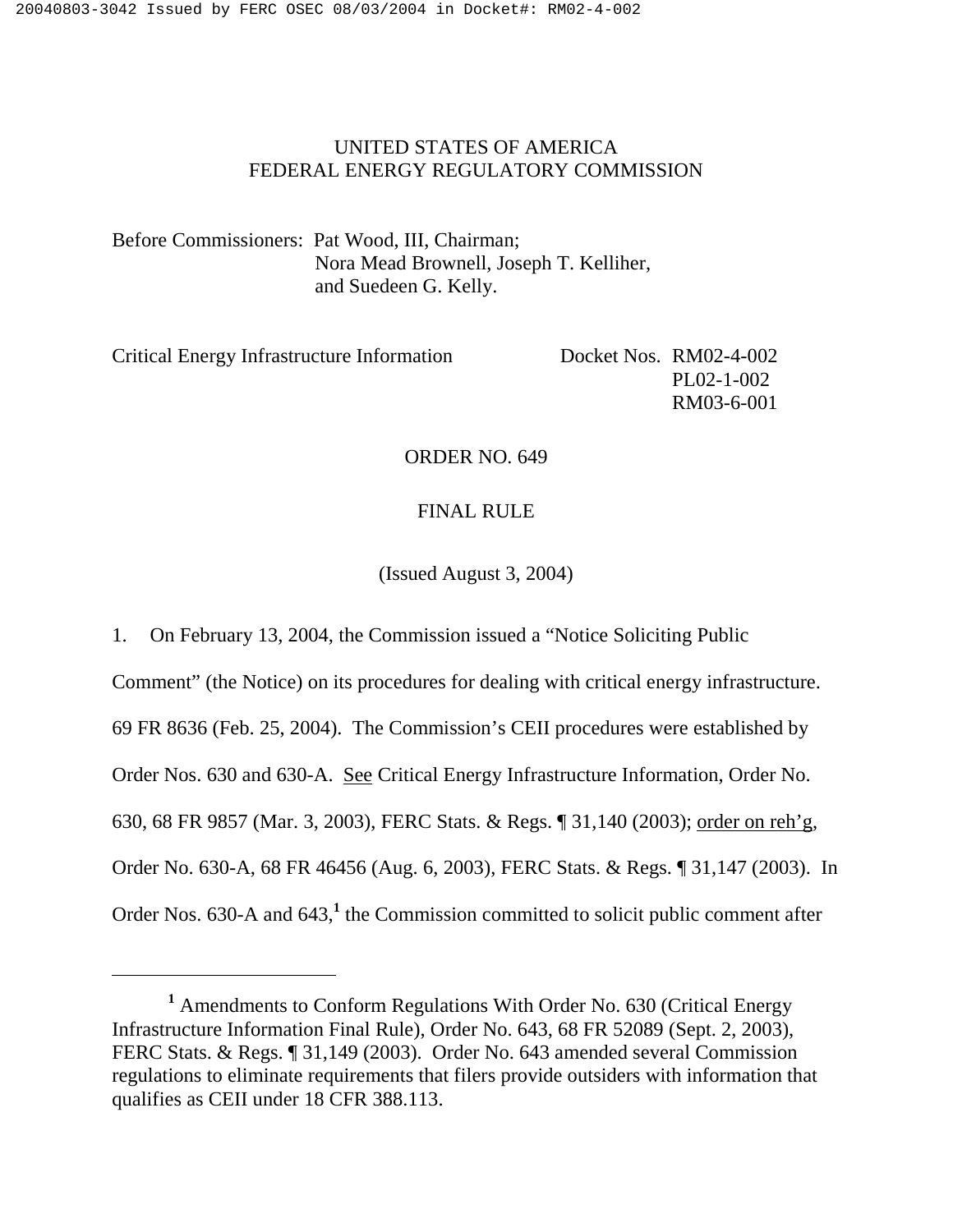six months in order to identify any potential problems with the Commission's regulations regarding CEII. The Notice provided an opportunity for those with experience under Order Nos. 630, 630-A, and 643 to provide feedback on the CEII process. The Commission received comments on Order Nos. 630 and 630-A from the following five entities: the American Public Power Association and Transmission Access Policy Study Group (APPA/TAPS), the Hydropower Reform Coalition (HRC), the National Hydropower Association (NHA), Southern California Edison Company (SCE), and the United States Department of Interior (DOI). No comments were received regarding Order No. 643. In light of those comments and the Commission's own experience, this order amends 18 CFR 388.113 and clarifies some other points regarding CEII.

### **BACKGROUND**

2. The Commission began its efforts with respect to CEII shortly after the attacks of September 11, 2001. See Statement of Policy on Treatment of Previously Public Documents, 66 FR 52917 (Oct. 18, 2001), 97 FERC ¶ 61,130 (2001). The Commission's initial step was to remove from its public files and Internet page documents such as oversized maps that were likely to contain detailed specifications of facilities licensed or certified by the Commission, directing the public to request such information pursuant to the Freedom of Information Act (FOIA) process detailed in 5 U.S.C. 552 and in the Commission's regulations at 18 CFR 388.108. In September 2002, the Commission issued a notice of proposed rulemaking regarding CEII, which proposed an expanded definition of CEII to include detailed information about proposed facilities as well as those already licensed or certificated by the Commission. Notice of Rulemaking and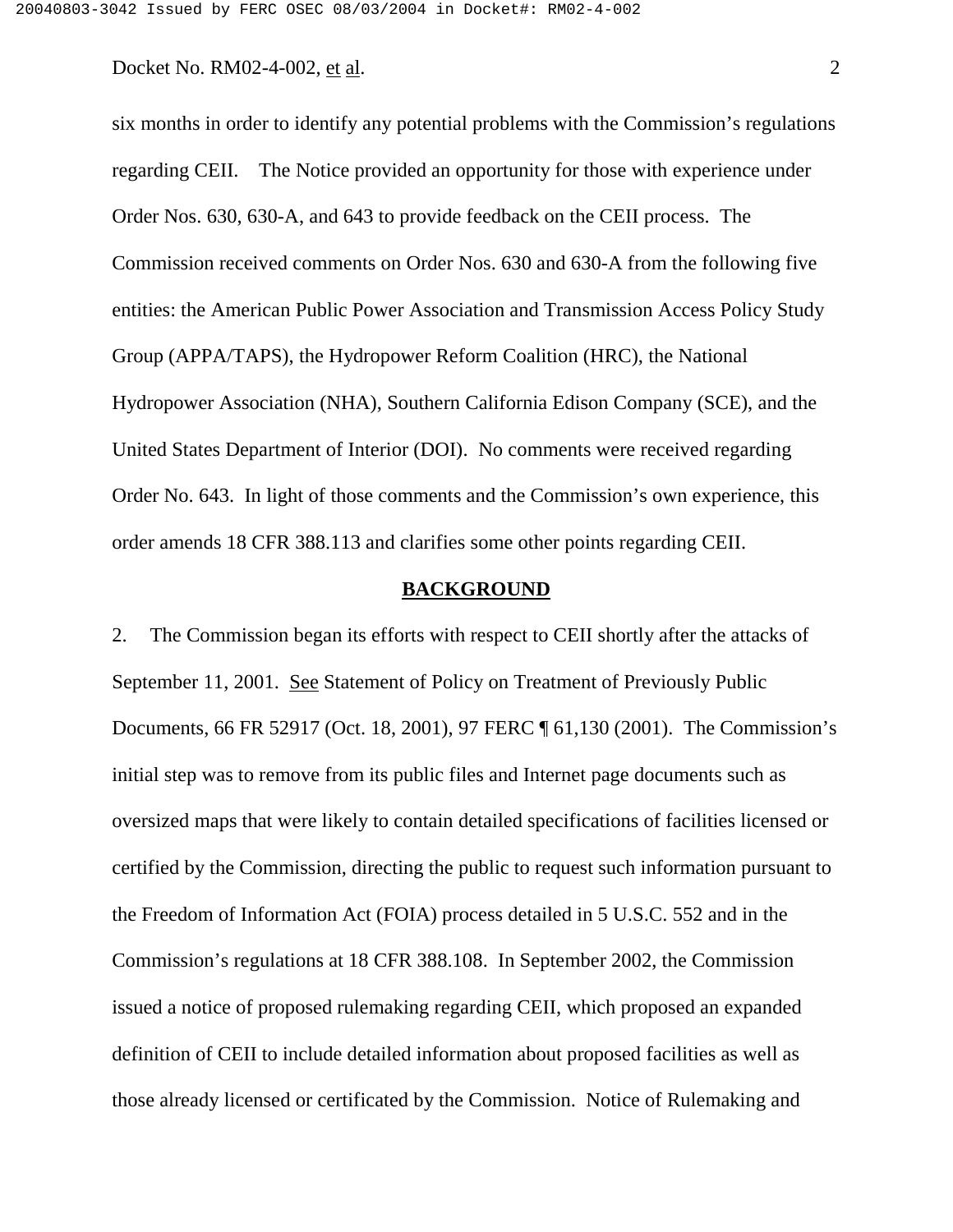Revised Statement of Policy, 67 FR 57,994 (Sept. 13, 2002); FERC Stats. & Regs. ¶ 32,564 (2002). The Commission issued its final rule on CEII on February 21, 2003, defining CEII to include information about proposed facilities, and to exclude information that simply identified the location of the infrastructure. Order No. 630, 68 FR 9857, FERC Stats. & Regs. ¶ 31,140. After receiving a request for rehearing on Order No. 630, the Commission issued Order No. 630-A on July 23, 2003, denying the request for rehearing, but amending the rule in several respects. Order No. 630-A, 68 FR 46456, FERC Stats. & Regs. ¶ 31,147. Specifically, the order on rehearing made several minor procedural changes and clarifications, added a reference in the regulation regarding the filing of non-Internet public (NIP) information, a term first described in Order No. 630, and added the aforementioned commitment to review the effectiveness of the new process after six months. The Notice issued on February 13, 2004, facilitated the review contemplated in Order No. 630-A. This order addresses the comments received in response to the Notice.

#### **SUMMARY AND DISCUSSION OF COMMENTS RECEIVED**

## **A. Clarification and Guidance on What Constitutes CEII**

3. The comments received fall primarily into the following two broad categories: concerns about inconsistencies and over-designation of material as CEII, and concerns regarding the CEII clearance/approval process. The HRC and NHA both indicate that there is a need for additional guidance and clarity regarding which materials qualify for CEII and NIP protection. HRC at p. 2; NHA at pp. 1-3. The HRC states that submitters are over-designating information as CEII, and claims that "the breadth of information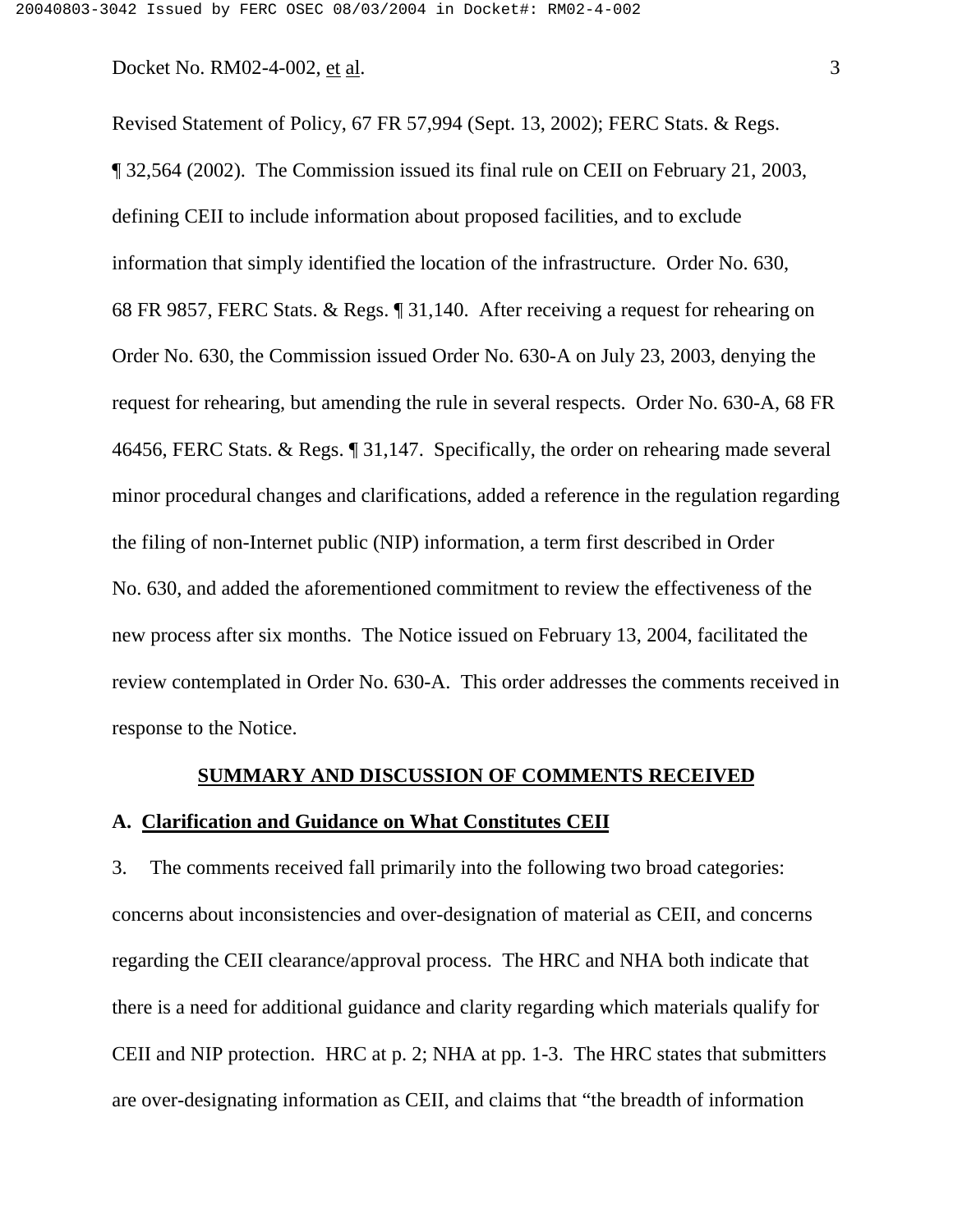submitted as CEII has led to an unnecessary withholding of information that does not meet the regulatory definition." HRC at pp. 2-3. The HRC notes that permitting some filers to over-designate information as CEII is unfair both to those who claim CEII status prudently and those who are unable to access information that should be publicly available. The HRC encourages the Commission to assume responsibility for reviewing information as it is submitted to determine whether it qualifies as CEII, and classify it accordingly. HRC at p. 2. As now explained, although such an approach might add consistency, the Commission does not believe such an approach is necessary or practical. 4. Even before CEII existed, the Commission's rule at 18 CFR 388.112 permitted filers to designate information for non-public treatment. Such documents received non-public treatment by default until the Commission or a member of the public (through the filing of a FOIA request) questioned whether or not the information deserved non-public treatment. The Commission never found it necessary to review claims for non-public treatment prior to affording documents such status in order to save a requester the time and expense of filing a FOIA request for the information. Indeed, the burden on the Commission associated with previewing each such filing would be excessive.

5. Similarly, the Commission presently does not see a need to review claims for CEII treatment before anyone has indicated an interest in the document by filing a CEII request. CEII requests usually present less burden and greater chance of success than FOIA requests. There is no fee associated with a request for CEII. In addition, CEII requests are granted more often than FOIA requests, giving requesters access to information that would not be available to them under the FOIA. Nevertheless, although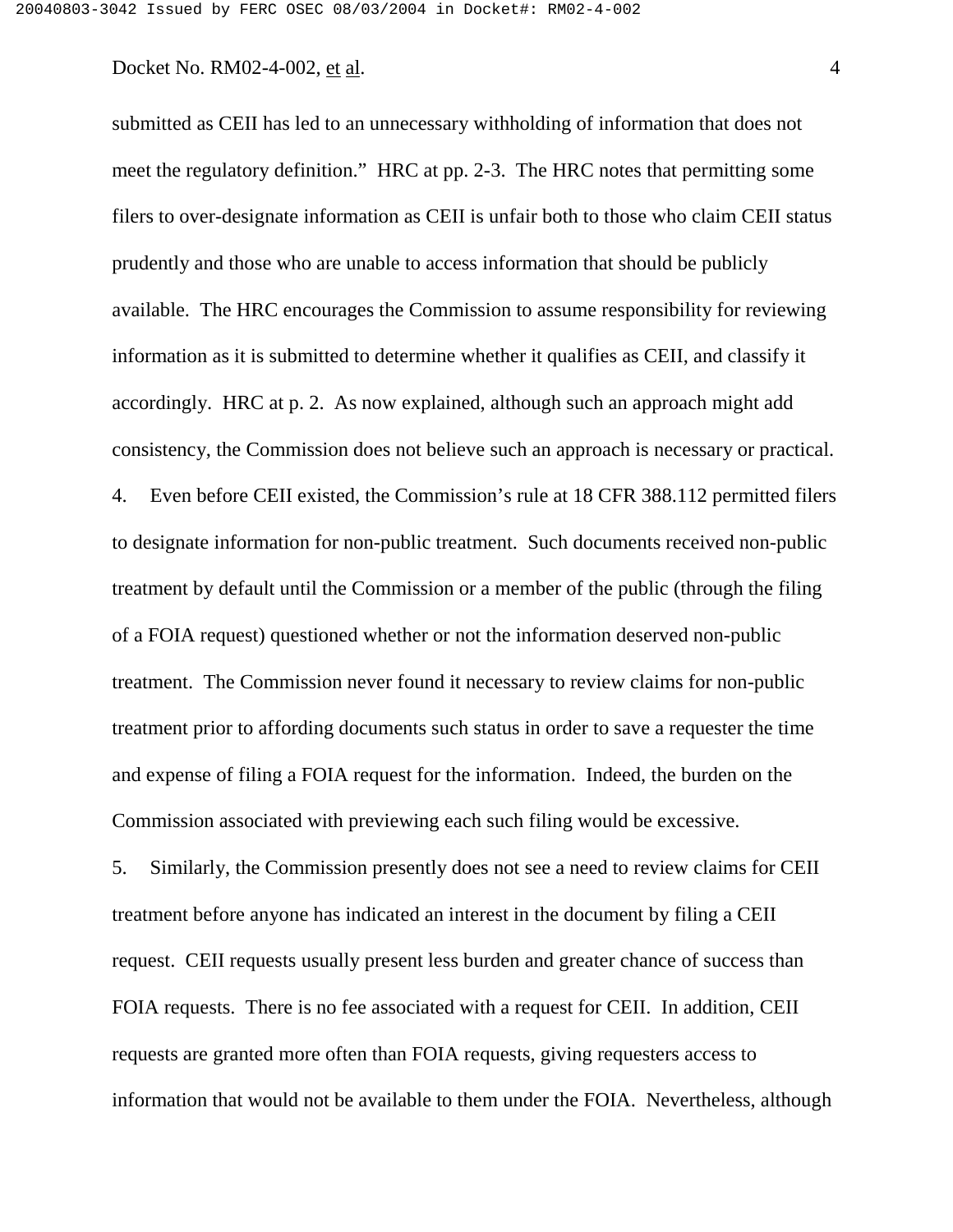it is not practical for Commission staff to review all material filed as CEII, staff will continue to take steps to have the status of information promptly changed if they notice information has erroneously been filed as CEII. Those steps include notice and an opportunity for the submitter to defend the CEII designation, and notice to the submitter prior to denying CEII status to the document. For documents designated as CEII by the Commission, CEII status can be changed even more quickly, without notice or an opportunity for comment. The Commission encourages members of the public to bring such matters to the attention of its staff, who are committed to responding timely.**<sup>2</sup>** 6. In addition, the Commission believes improving instructions to filers and Commission staff regarding which information qualifies for treatment as CEII is an effective way to combat the problem of inconsistency in claims for CEII treatment. Therefore, the Commission will be providing additional direction to filers on this subject, and will begin this effort in the area of hydropower information because that appears to be the area of the most uncertainty. Any guidance developed will be disseminated to the appropriate entities through the relevant industry associations, namely the National Hydropower Association, the Edison Electric Institute, and the Interstate Natural Gas Association of America by the effective date of this rule. In addition, as suggested by the NHA, the Commission will designate certain staff members in each program area who will be available to answer specific questions filers may have regarding appropriate

<sup>&</sup>lt;sup>2</sup> The Commission's staff responsible for processing CEII requests and other matters are located within the Office of External Affairs and the General and Administrative Law section of the Office of the General Counsel.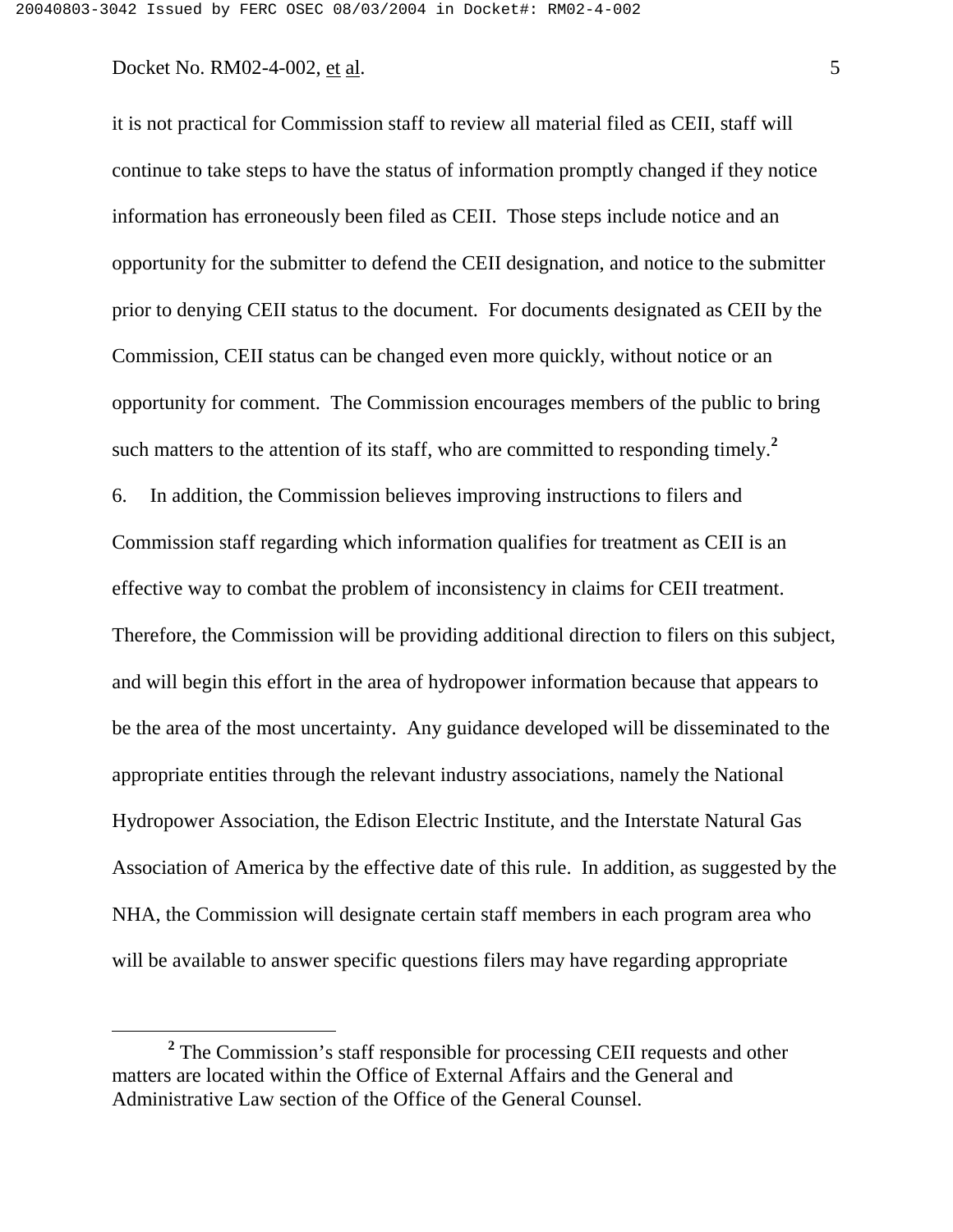designation of certain information. This contact information will be made available on the Commission's website within the same timeframe.

7. The HRC also questions whether the Commission's definition of CEII is too broad. The Commission defines CEII as "information about proposed or existing critical infrastructure that (i) Relates to the production, generation, transportation, transmission, or distribution of energy; (ii) Could be useful to a person in planning an attack of critical infrastructure; (iii) Is exempt from mandatory disclosure under the [FOIA]; and (iv) Does not simply give the location of the critical infrastructure." 18 CFR 388.113(c)(1). The HRC is concerned that parts two and four of the definition are too broad. HRC at p. 5. As an initial matter, the Commission notes that its definition of CEII is limited to information that is exempt from disclosure under the FOIA, and the remaining elements of the definition only serve to create a subset of FOIA-exempt information that may be released to requesters who evidence a need for such information. While the Commission agrees that part two of the definition is fairly subjective, the requirement that the information fall within a FOIA exemption serves to limit its applicability appropriately. As discussed above, the Commission will provide additional guidance that will help define elements two and four of the definition.

8. The HRC also raises the issue of the Commission's reliance on FOIA Exemption 7 to protect CEII, stating "FERC's current interpretation of FOIA's exemptions is disturbingly broad particularly with respect to information compiled for law enforcement purposes." HRC at p. 3. The HRC notes that Exemption 7 has traditionally been used to protect information relating to criminal investigations, and states that FERC's use of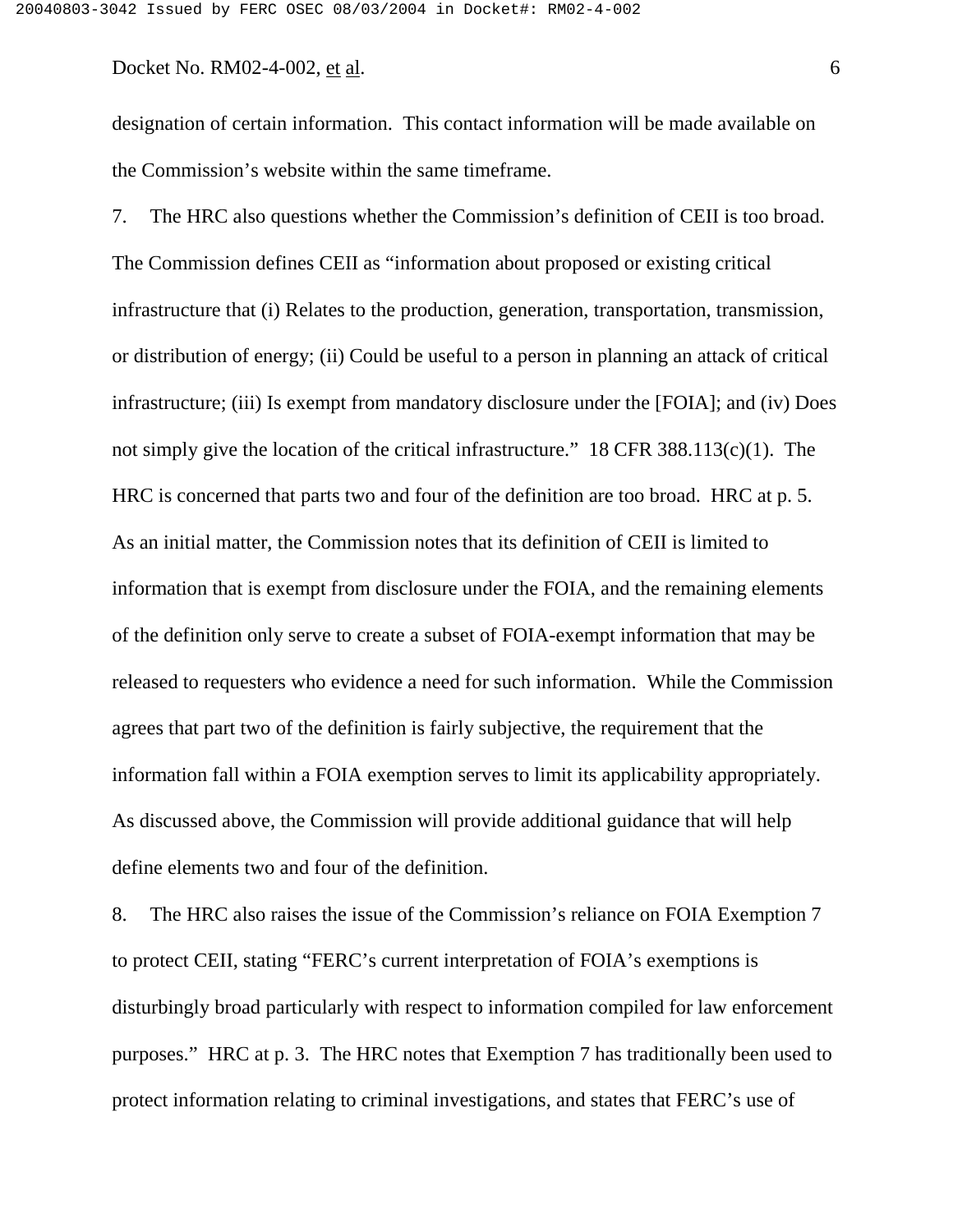Exemption 7 to protect CEII "is neither legally defensible nor good public policy." HRC at p. 4. The Commission disagrees. While it is true that Exemption 7 has most often been applied in the context of criminal investigations, it is not limited to that context. Courts have found that both the Federal Communication Commission's authority to revoke or deny licenses and the Federal Trade Commission's authority over advertising practices were law enforcement activities. See Kay v. FCC, 867 F. Supp. 11, 16-18 (D.D.C. 1994); Ehringhaus v. FTC, 525 F. Supp. 21, 22-23 (D.D.C. 1980). More recently, courts have found that the law enforcement threshold was met with respect to Bureau of Reclamation dam inundation maps used to develop emergency actions plans. See Living Rivers, Inc. v. United States Bureau of Reclamation, 272 F. Supp. 2d 1313, 1316 (D. Utah 2003). This is very similar to information protected by the Commission in the hydropower area. The Commission continues to believe that such information may appropriately be protected under Exemption 7(F).

9. The HRC indicates particular concern regarding project boundary maps. In Order No. 630, the Commission specified that "maps of projects (including location of project works with respect to water bodies, permanent monuments, or other structures that can be noted on the map and recognized in the field) such as those found in Exhibit G" are considered to be CEII. 68 FR at 9862, FERC Stats. & Regs. ¶ 31, 140 at P 32. In light of the concerns raised by the HRC regarding project boundary maps, the Commission has revisited this issue, and determined that such information should not be treated as CEII. The Commission hereby directs that in the future such maps generally should not be treated as CEII or submitted with requests for CEII treatment, but should instead be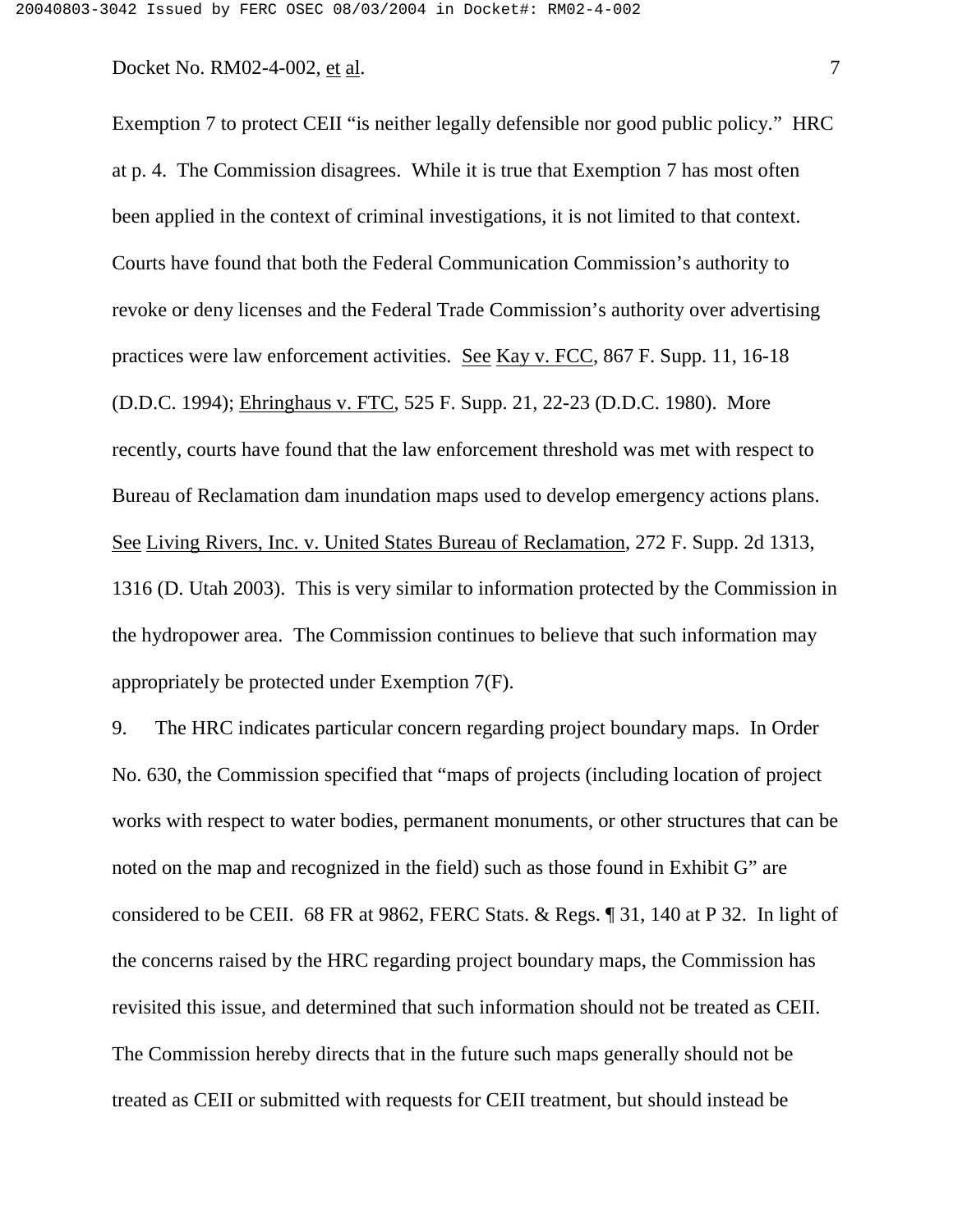submitted as NIP information in accordance with 18 CFR 388.112 and instructions from the Office of the Secretary.

### **B. Handling CEII Requests**

10. The commenters raise several issues regarding the filing and processing of CEII requests. The HRC contends that it is unnecessarily burdensome to require individual members of an organization to file separate requests and non-disclosure agreements (NDAs). See HRC at pp. 7-8. The Commission disagrees. When it first adopted the CEII request rules, the Commission chose not to clear entire entities, deciding instead to clear each individual requesting access. As the Commission noted in Order No. 630, "the more people who have access to information, the greater likelihood that it may find its way into the wrong hands." Order No. 630, 68 FR at p. 9865, FERC Stats. & Regs. ¶ 31,140 at P 48. The Commission believes that the current approach is necessary to effectively limit the number of people getting access to CEII. Moreover, the burden associated with filing a CEII request is minimal. For the ease of requesters, the Commission has posted a form on its website that requesters may use to file a request, which simplifies the request process. See http://www.ferc.gov/help/how-to/file-ceii.asp. The average request takes approximately five minutes to complete. To read and sign a non-disclosure agreement requires about the same amount of time. Under the circumstances, the Commission believes that the current policy of requiring each requester to file separately continues to be the best way to control access to CEII, and does not pose an undue burden on requesters.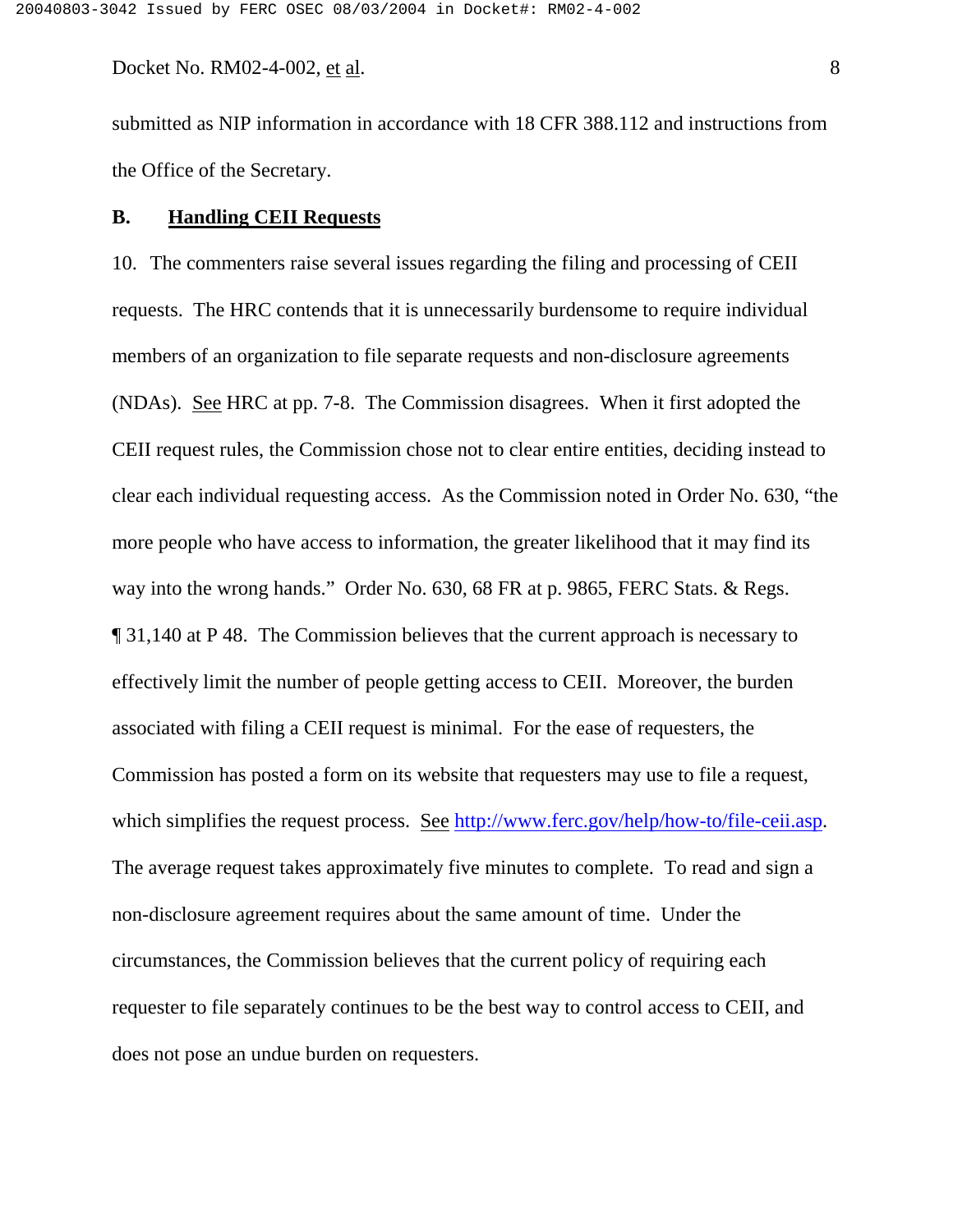11. While noting that for the most part their members have not had problems gaining access to CEII, the HRC suggests that the Commission consider automatically allowing all parties in a proceeding access to the same information in the proceeding, including CEII. HRC at p. 8. The Commission is reluctant to automatically grant parties access to CEII because it may cause people to intervene solely to receive CEII. Under the Commission's rules, "[i]f no answer in opposition to a timely motion to intervene is filed within 15 days after the motion to intervene is filed, the movant becomes a party at the end of the 15 day period." 18 CFR 385.214(c)(1). Therefore, many motions to intervene are granted with no evaluation of the motion. The Commission is not comfortable granting CEII access without an affirmative analysis of the requester and his or her need for the information, so it will not automatically grant interveners access to CEII. Alternatively, the HRC urges the Commission to adopt a lower threshold for parties to a proceeding where others in the proceeding have access to CEII. In effect, this already happens. Under the Commission's regulations, someone has a right to participate in a Commission proceeding if such right is granted by law, if they have or represent an interest which may be directly affected by the proceeding, or if their participation is in the public interest. 18 CFR 388.214(b)(2). Therefore, if a CEII requester puts forth the same information required in a motion to intervene, that same information would most likely suffice to show that he is a legitimate requester with a need for the information requested, making it very likely his request for CEII would be granted.

12. While the HRC is concerned that the Commission's rules are too burdensome on requesters, SCE is concerned that the Commission's threshold for granting requests for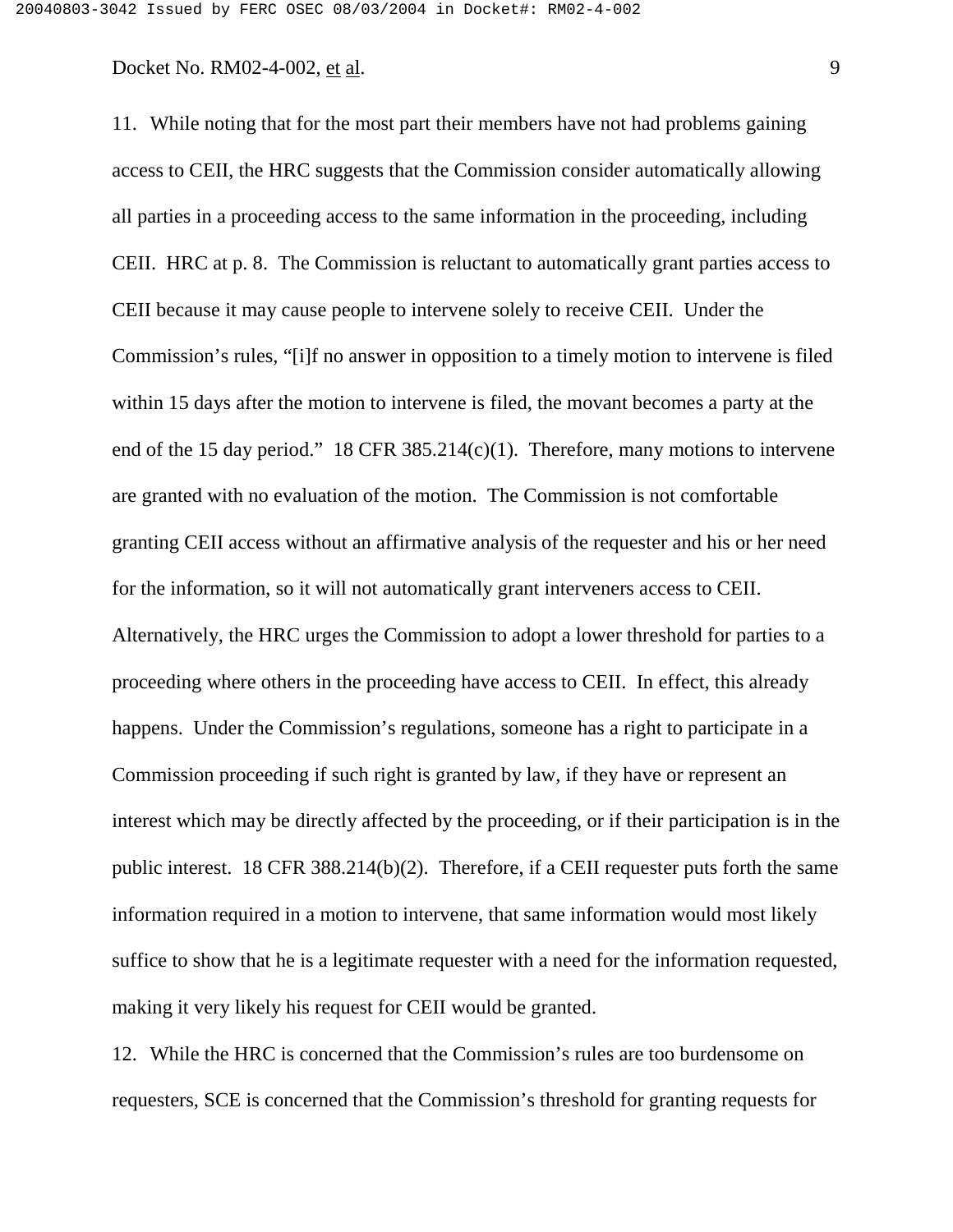CEII is too low. SCE urges the Commission to "provide stricter limitations on the use of the [CEII] and require a greater showing of legitimate need for the CEII requested in order to ensure its confidentiality is maintained." SCE at p. 2. SCE believes that absent a showing of a valid need and legitimate use of the information, little protection is afforded by the requester's willingness to sign a non-disclosure agreement. Id. The Commission has found that CEII such as Form Nos. 715 and 567 are heavily requested by consultants who use the information to advise clients, often not with respect to a particular docketed Commission proceeding. The Commission believes that it is not always necessary for requesters to identify a particular Commission matter or even a particular client in order to qualify as a legitimate requester, especially where the Commission has been able to verify that the individual or firm provides legitimate consulting services. These consultants often provide a valuable service by giving market participants information necessary to make business decisions regarding expansion of the infrastructure, ultimately making it less vulnerable to attack. The Commission is unwilling to restrict access to information necessary to make such critical decisions.

13. The HRC also voices concern with the notice and comment process applicable to requests for information that has been submitted to the Commission with a request for CEII treatment, stating that "FERC has not outlined a compelling reason to provide licensees with the opportunity [to] comment on the release of CEII to a requestor." HRC at p. 6. The notice and comment process existed previous to September 11, 2001, with respect to information that was submitted to the Commission with a request for nonpublic treatment. The prior version of 18 CFR 388.112(d) stated that "[w]hen a FOIA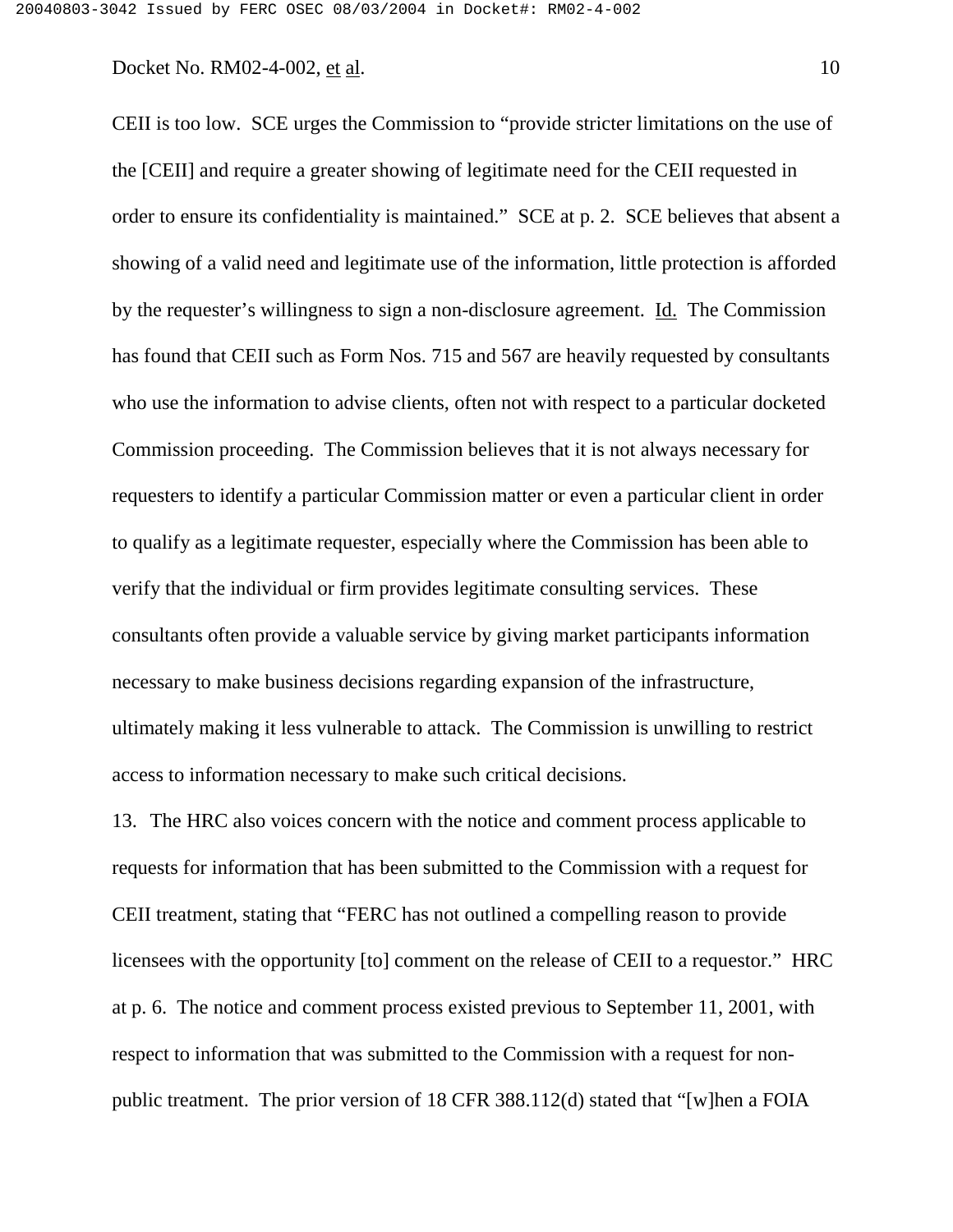requester seeks a document for which privilege is claimed, the Commission official who will decide whether to make the document public will notify the person who submitted the document and give the person an opportunity (at least five days) in which to comment in writing on the request." This provision has its foundations in Executive Order No. 12600, which applies specifically to confidential commercial information traditionally protected by FOIA Exemption 4. For more than fifteen years, the Commission has extended the procedural safeguards found in E.O. 12600 to any information submitted with a request for privileged treatment, and more recently in Order No. 630, the Commission extended those safeguards to information submitted with a request that it be treated as CEII. The executive order aside, the Commission believes there are benefits to affording the submitter of the information an opportunity to comment on the request. First, this gives the submitter of the information an opportunity to explain in more detail which exemption applies to protect the information and the potential harm that could result from disclosure of the information. Second, in many instances the submitter is familiar with the requester, and can provide information useful to the Commission in verifying the identity of the requester, providing a better foundation for the CEII Coordinator's decision. Third, if notice and comment were only afforded where the submitter claimed that the information was confidential commercial information, it would give companies incentives to make such claims where they might otherwise not be made. 14. The HRC also claims that providing notice and an opportunity for submitters to comment on release "could undermine a part[y's] negotiating position in a settlement proceeding." HRC at p. 6. The HRC goes on to state that "[t]he CEII coordinator should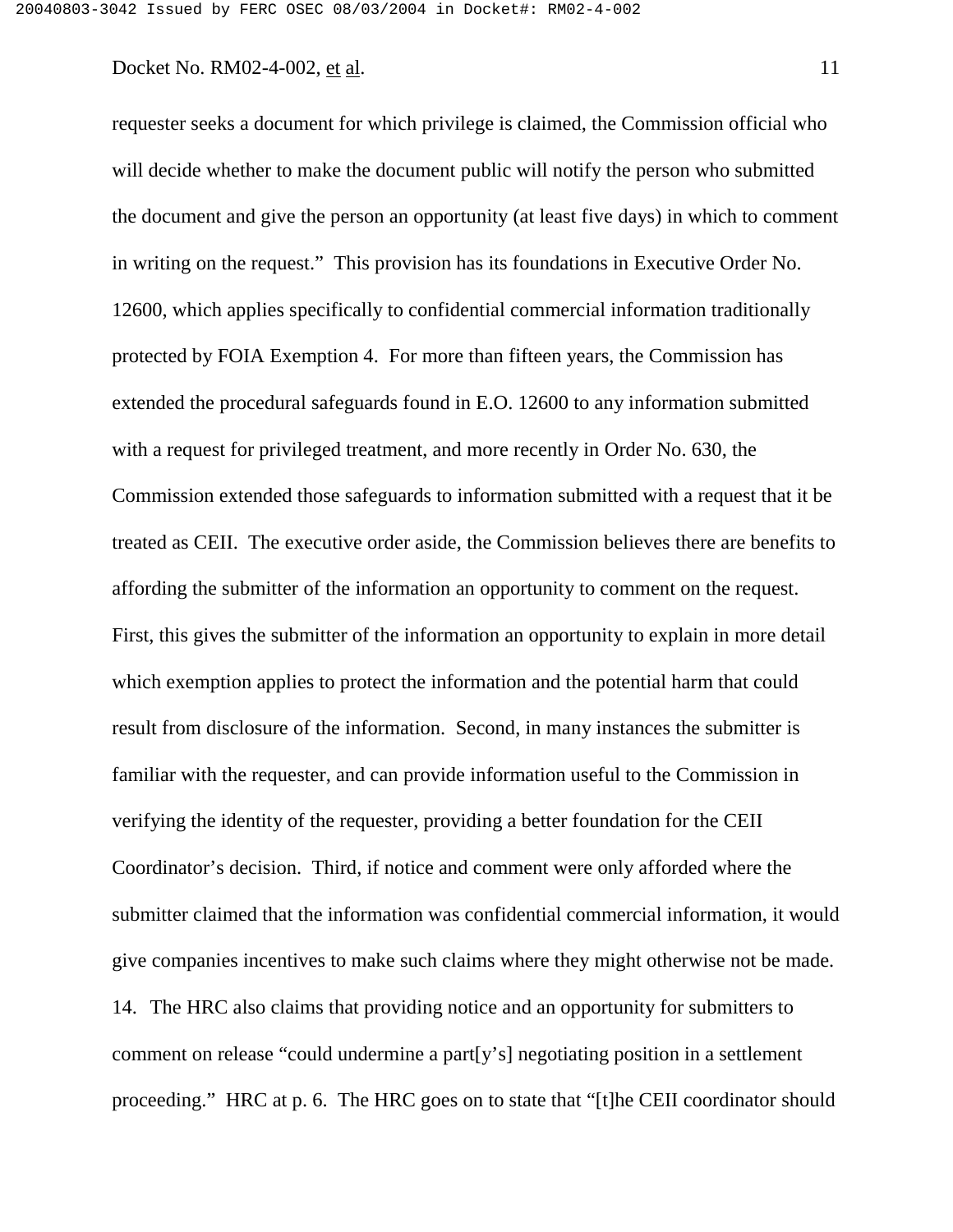be vested with the authority to determine when information qualifies as CEII and whether a requestor has demonstrated a need for the information." Id. The HRC appears to misunderstand the purpose of providing notice and an opportunity to comment. The submitter does not make the decision regarding whether the information is CEII or whether to release the information to the requester; the submitter's comments only inform the CEII Coordinator's decision. There have been numerous instances where the CEII Coordinator has released CEII despite the submitter's opposition to such a release. The Commission continues to find that the benefits of maintaining the notice and comment process outweighs the inconvenience to the requesters and concludes that there is little danger of the process undermining settlement proceedings.

15. Although generally finding that the Commission responds "almost immediately" to CEII requests, the HRC has indicated concern with the time it takes to process CEII requests, especially in matters with quick turnaround times, specifically referencing the Commission's integrated licensing process (ILP). HRC at p. 7. The Commission agrees that HRC has raised a legitimate concern given that the ILP has defined deadlines for all participants, including the Commission, throughout the process. However, the majority of the documents filed as part of the licensing process typically are not CEII, so the problem will not be widespread. Given the Commission's contemporaneous decision to no longer consider Exhibit G project boundary maps as CEII, the most likely information to be filed in the ILP as CEII is Exhibit F (details of project facilities),**<sup>3</sup>** which will be part

<sup>&</sup>lt;sup>3</sup> In Order No. 630, the Commission listed general design drawings such as those found in Exhibit F as an example of CEII commonly found in hydropower filings. 68 FR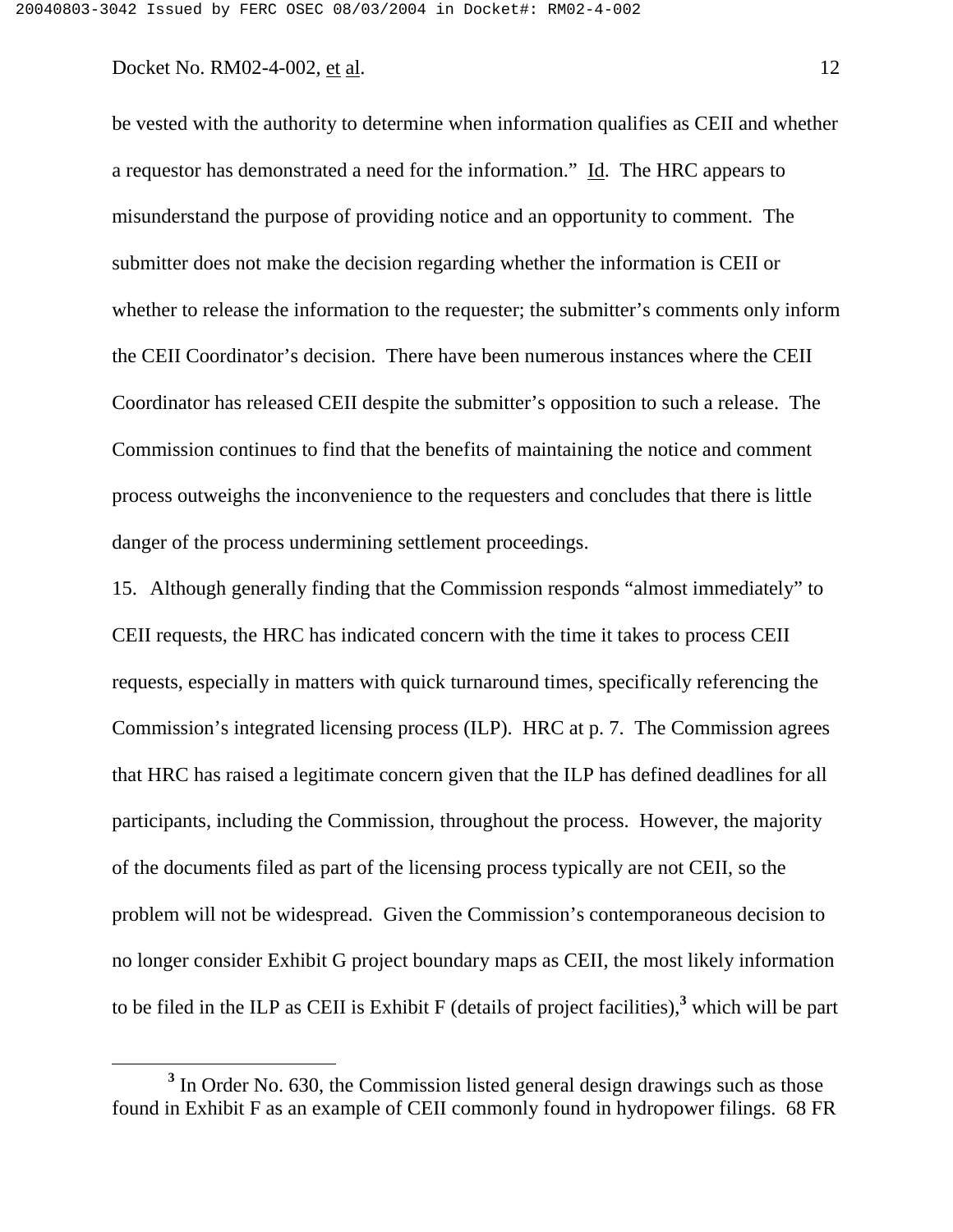of the draft license application, if prepared, and the final license application filed with the Commission. The comment deadlines for these two steps are 90 days and 120 days respectively. Given these deadlines, requesters should have little trouble getting timely access to the information. In other instances with shorter timeframes, the Commission will strive to respond as quickly as possible. Requesters should highlight short deadlines so staff can expedite the request if possible. Requesters also have the option of seeking the information directly from the applicant, and the Commission will encourage applicants to negotiate with requesters to provide CEII directly to them wherever possible. In fact, the Commission already encourages such cooperation.

16. The DOI has asked the Commission to loosen some of the requirements on federal agency requesters. Specifically, the DOI urges that "[f]ederal agencies should be able to identify themselves one time in each proceeding, and be granted complete access to the docket from then on." DOI at p. 2. The Commission has reconsidered the position of federal agency requesters and agrees that once an agency has been granted access to CEII in a particular docket, it is entitled to receive subsequent CEII in that docket. However, the Commission will not assume an affirmative duty to transmit such information absent a subsequent request from the agency. Such subsequent request may be as informal as a phone call or e-mail to a staff contact requesting additional CEII in the docket. The burden must remain on the requesting agency to voice such requests; otherwise the burden on Commission staff to keep track of such ongoing requests would be too great.

at p. 9862; FERC Stats. & Regs. ¶ 31,147 at P 32.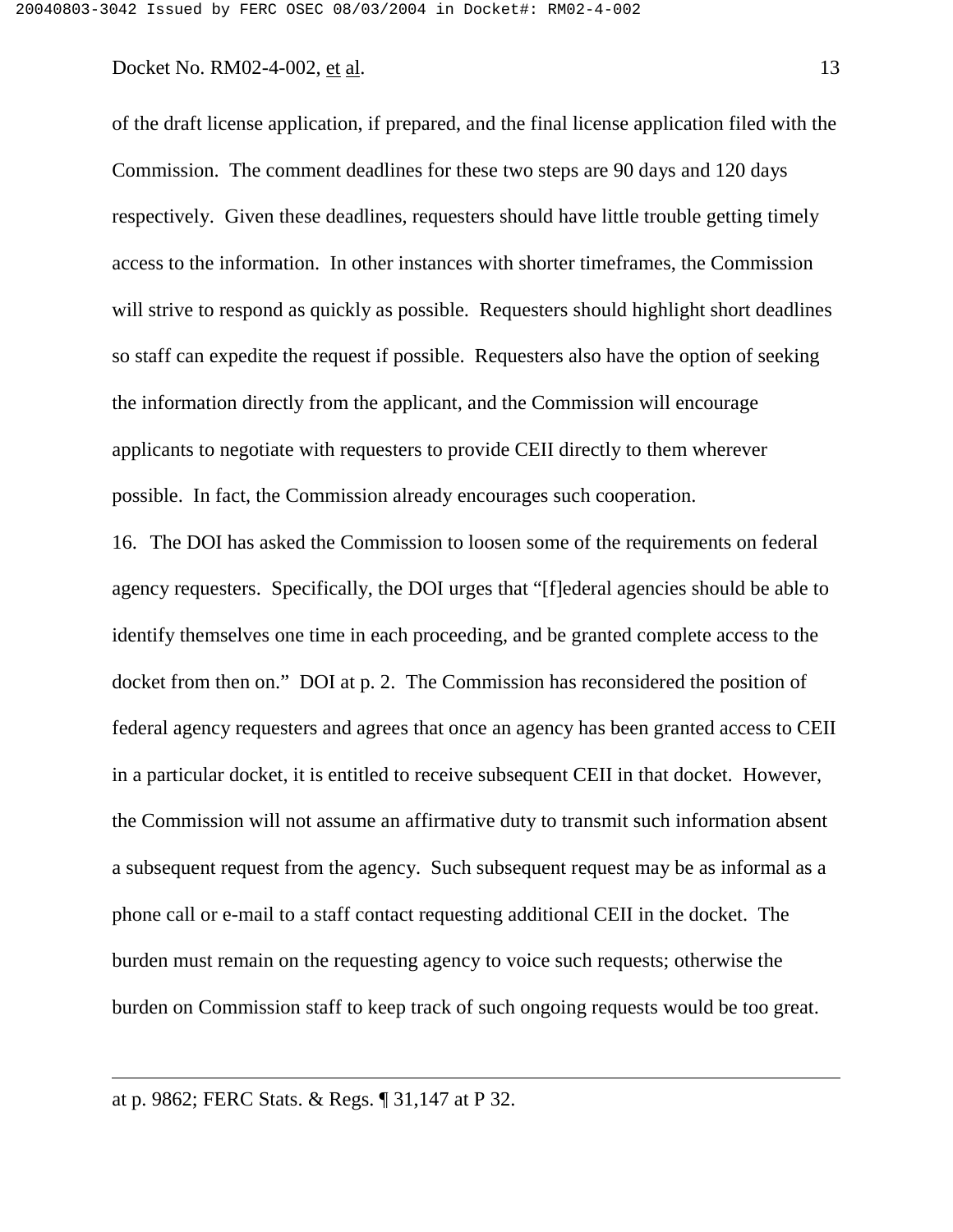17. The NHA has requested clarification of the owner/operator request process, and has suggested that the Commission designate a specific person for owner/operators to contact to obtain CEII on their own projects. NHA at 3. Currently, 18 CFR 388.113(d)(1) provides that "[a]n owner/operator of a facility, including employees and officers of the owner/operator, may obtain CEII relating to its own facility directly from Commission staff without going through the procedures outlined in paragraph (d)(3) of this section." In most instances, the owner/operator representative has a contact on Commission staff and the CEII request is sent directly to that staff person. In cases where an owner/operator does not have a relationship with a staff person from the Office of Energy Projects, the request may be sent to the General and Administrative Law Section of the Commission's Office of the General Counsel, directed to the attention of Carol Johnson (carol.johnson@ferc.gov). The telephone number for General and Administrative Law is 202-502-6457 and the facsimile number is 202-208-0056.

18. The NHA has also requested that the Commission alter its policy that agents of an owner/operator may not file CEII requests. The current regulation requires that agents or other non-employee representatives of owner/operators obtain CEII directly from the owner/operator. In several instances this has resulted in an unwieldy process. The Commission has reconsidered its approach with respect to agents of owner/operators and has decided to permit the agents to have the same access as the owner/operator as long as they present written authorization from the owner/operator for such access. Therefore, the Commission is amending § 388.113(d)(1) to include agents of owner/operators, deleting § 388.113(d)(2), and re-designating § 388.113(d)(3) as 388.113(d)(2).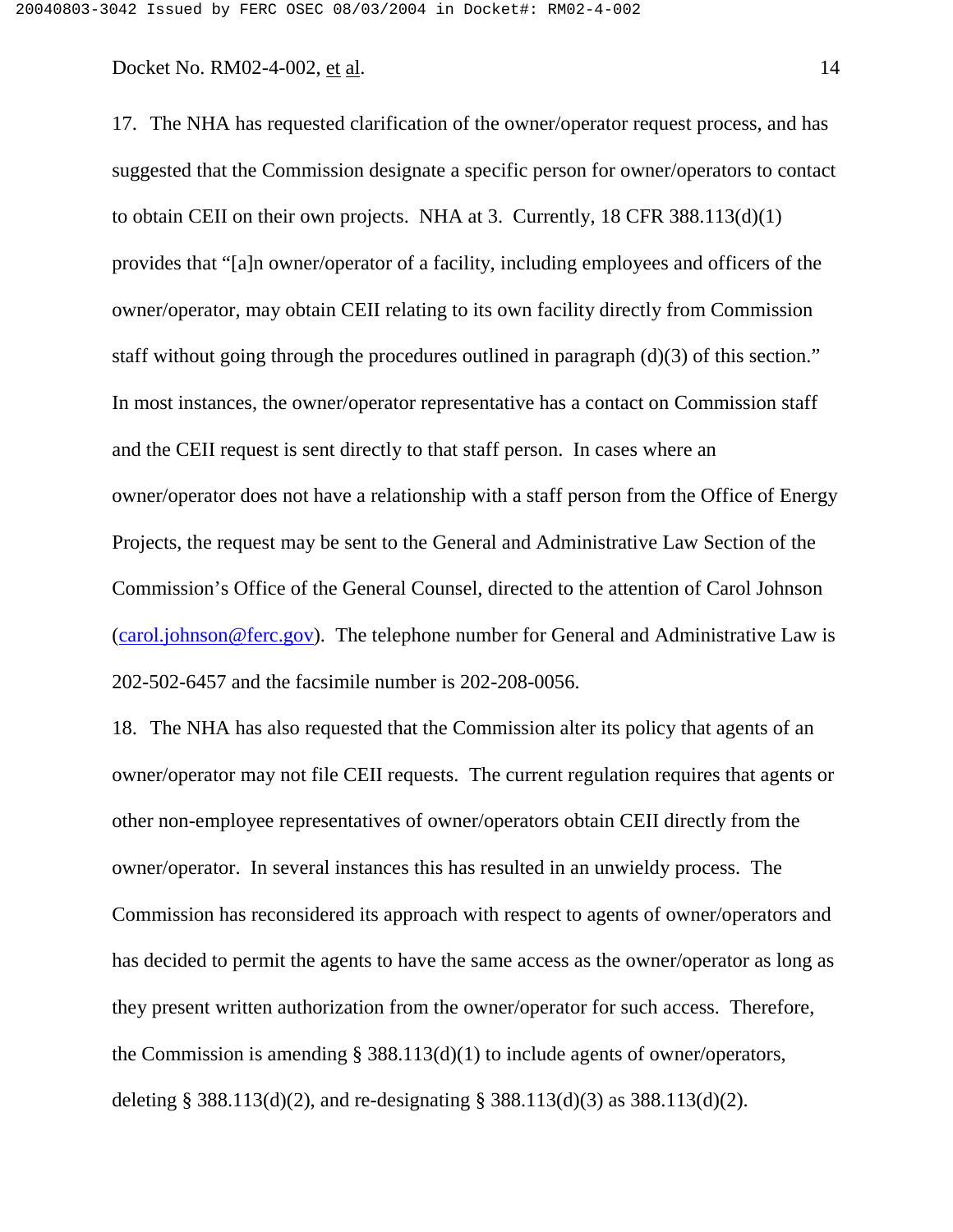19. SCE requests that the Commission require that consultants agree to return or destroy CEII when the proceeding is finished, or within two years of receipt, arguing that Form No. 715 data does not necessarily become stale. SCE at pp. 2-3. SCE has advocated this approach in several of its responses to Form No. 715 notice and comment letters. The Commission has considered the advantages and disadvantages of placing time limits on a recipient's use of CEII. The advantage is that it limits the amount of time such information is vulnerable to disclosure. A primary disadvantage of such an approach is that it would require monitoring and follow up, which would be quite a large administrative task when one considers the volume of CEII requests, which are averaging over 200 requests per year thus far. Another problem is that some of the recipients use the CEII to develop some sort of product or database. Once the time limit expires, they would not only need to return the original information, they would have to dismantle the product or database that utilized the information. That could be an expensive proposition, and discourage recipients from undertaking the analysis in the first place. These analyses are often performed to assist market participants in making critical decisions about where to invest in new infrastructure. The Commission is reluctant to take steps that could discourage such analyses. Finally, the Commission does believe that the sensitivity of much of the information will diminish over time. For these reasons, the Commission declines to routinely place time limits on a recipient's access to CEII,

but would consider doing so in a unique case where a compelling need could be shown.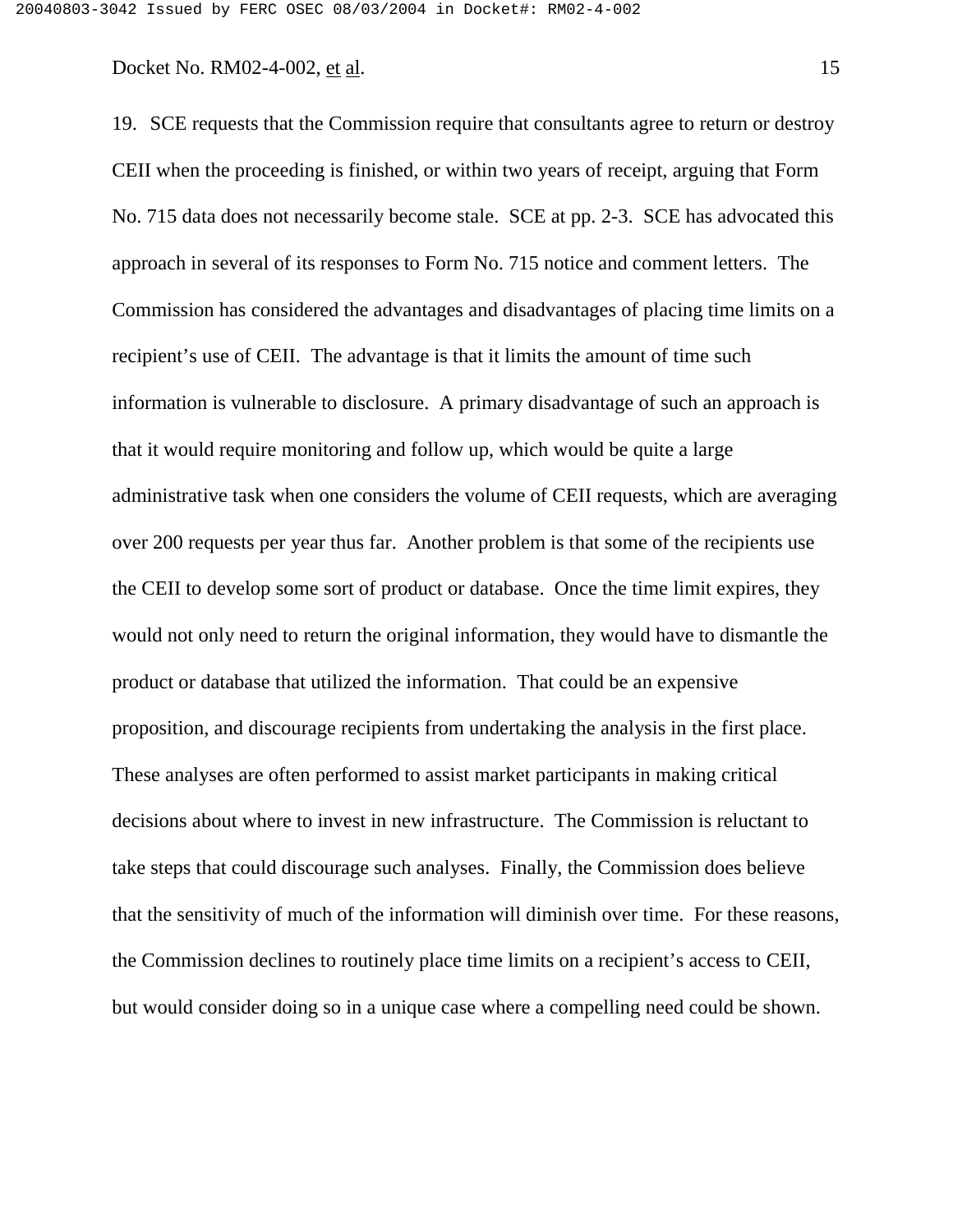# **C. Follow Up**

20. The APPA/TAPS cautions the Commission not to presume too much given the absence of complaints to date, noting that there have not been many controversial rate requests and no significant merger applications filed since the CEII rules took effect. APPA/TAPS at p. 2. The APPA/TAPS encourages the Commission to re-evaluate the effectiveness of the rules again in another year. Id. at p. 3. The HRC also urges the Commission to continue to evaluate the CEII rules "using measures of success in addition to evaluating comments and input from the public." HRC at p. 3. The Commission will continue to monitor and review the success of the CEII program. It will continue to be alert to situations where a party's ability to effectively participate in a proceeding may be impacted by the rules. In addition, the Commission will re-examine the effectiveness of the rules again within one year. That evaluation will take into account the potential threats and what level of protection is required given the current world situation.

### **INFORMATION COLLECTION STATEMENT**

21. The Office of Management and Budget's (OMB's) regulations require that OMB approve certain information collection requirements imposed by agency rule. 5 CFR 1320.12 (2004). This final rule does not impose any additional information collection requirements. Therefore, the information collection regulations do not apply to this final rule.

## **ENVIRONMENTAL ANALYSIS**

22. The Commission is required to prepare an Environmental Assessment or an Environmental Impact Statement for any action that may have a significant adverse effect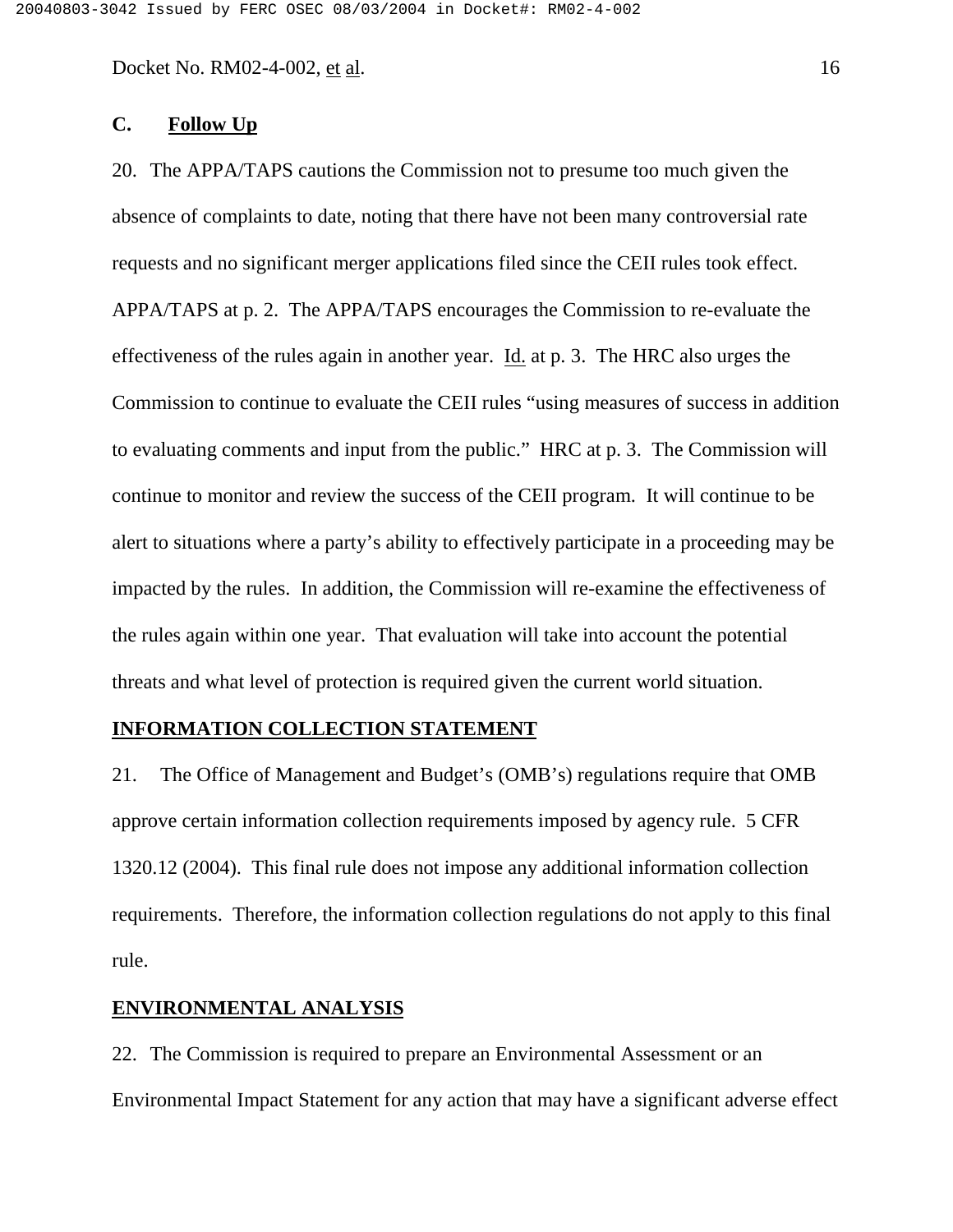on the human environment.**<sup>4</sup>** The Commission has categorically excluded certain actions from this requirement as not having a significant effect on the human environment. Included in the exclusions are rules that are clarifying, corrective, or procedural or that do not substantially change the effect of the regulations being amended. 18 CFR  $380.4(a)(2)(ii)$ . This rule is procedural in nature and therefore falls under this exception; consequently, no environmental consideration is necessary.

### **REGULATORY FLEXIBILITY ACT CERTIFICATION**

23. The Regulatory Flexibility Act of 1980 (RFA)**<sup>5</sup>** generally requires a description and analysis of final rules that will have significant economic impact on a substantial number of small entities. The Commission is not required to make such analyses if a rule would not have such an effect. The Commission certifies that this proposed rule, if finalized, would not have such an impact on small entities.

#### **DOCUMENT AVAILABILITY**

24. In addition to publishing the full text of this document in the Federal Register, the Commission provides all interested persons an opportunity to view and/or print the contents of this document via the Internet through FERC's Home Page (http://www.ferc.gov) and in FERC's Public Reference Room during normal business hours (8:30 a.m. to 5:00 p.m. Eastern time) at 888 First Street, N.E., Room 2A,

Washington D.C. 20426.

<sup>&</sup>lt;sup>4</sup> Order No. 486, Regulations Implementing the National Environmental Policy Act, 52 FR 47897 (Dec. 17, 1987), FERC Stats. & Regs. Preambles 1986-1990 ¶ 30,783 (1987). **5** 5 U.S.C. 601-612.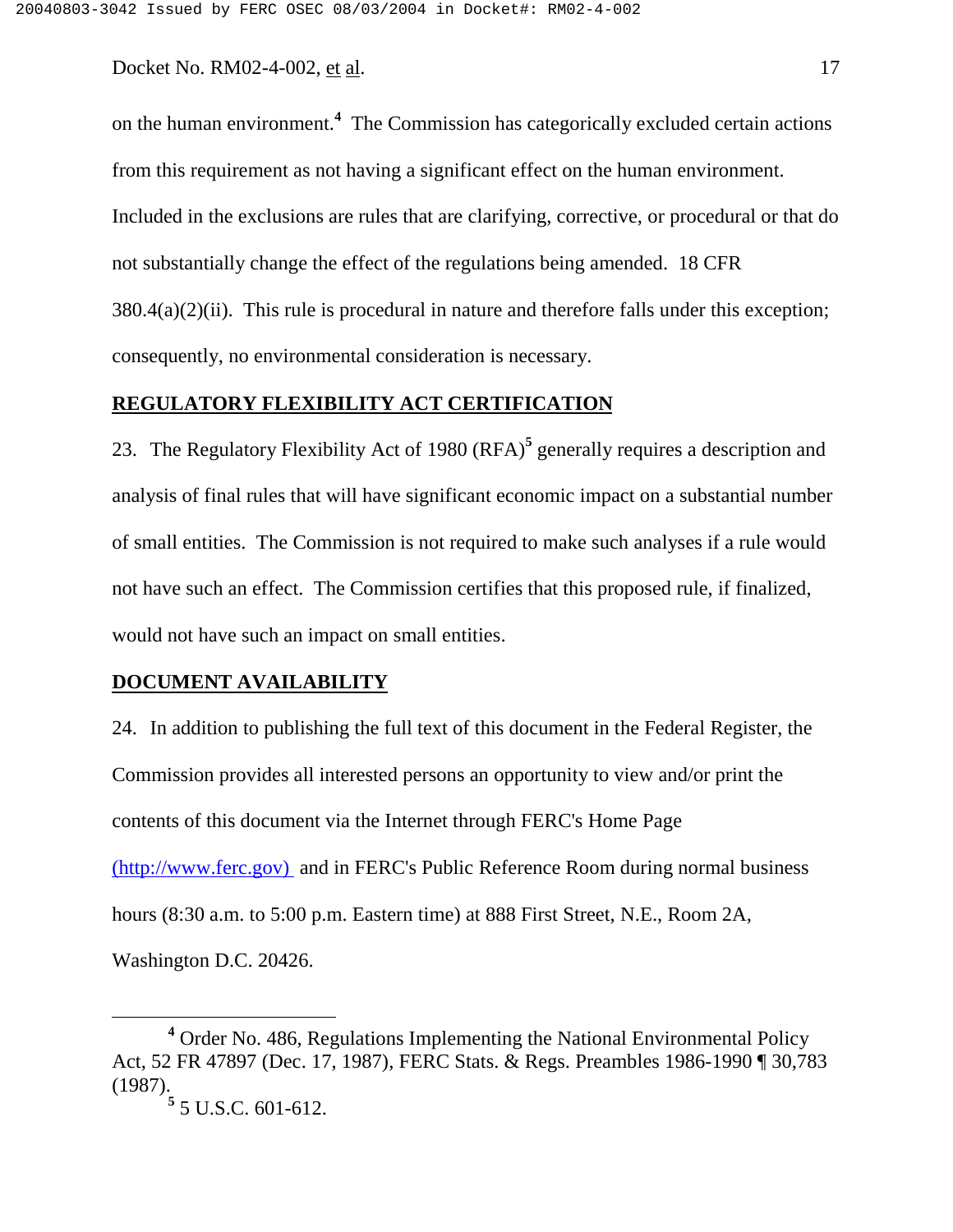25. From FERC's Home Page on the Internet, this information is available in the Commission's document management system, eLibrary. The full text of this document is available on eLibrary in PDF and Microsoft Word format for viewing, printing, and/or downloading. To access this document in eLibrary, type the docket number excluding the last three digits of this document in the docket number field.

26. User assistance is available for eLibrary and the FERC's website during normal business hours. For assistance, please contact FERC Online Support at 1-866-208-3676 (toll free) or 202-502-6652 (e-mail at FERCOnlineSupport@FERC.gov), or the Public Reference Room at 202-502-8371, TTY 202-502-8659 (e-mail at

public.referenceroom@ferc.gov).

## **EFFECTIVE DATE**

27. These regulations are effective **[insert date 30 days after publication in the FEDERAL REGISTER].** The provisions of 5 U.S.C. 801 regarding Congressional review of Final Rules do not apply to this Final Rule, because the rule concerns agency procedure and practice and will not substantially affect the rights of non-agency parties. List of subjects in 18 CFR Part 388

Confidential business information, Freedom of information.

By the Commission.

 $(S E A L)$ 

Magalie R. Salas, Secretary.